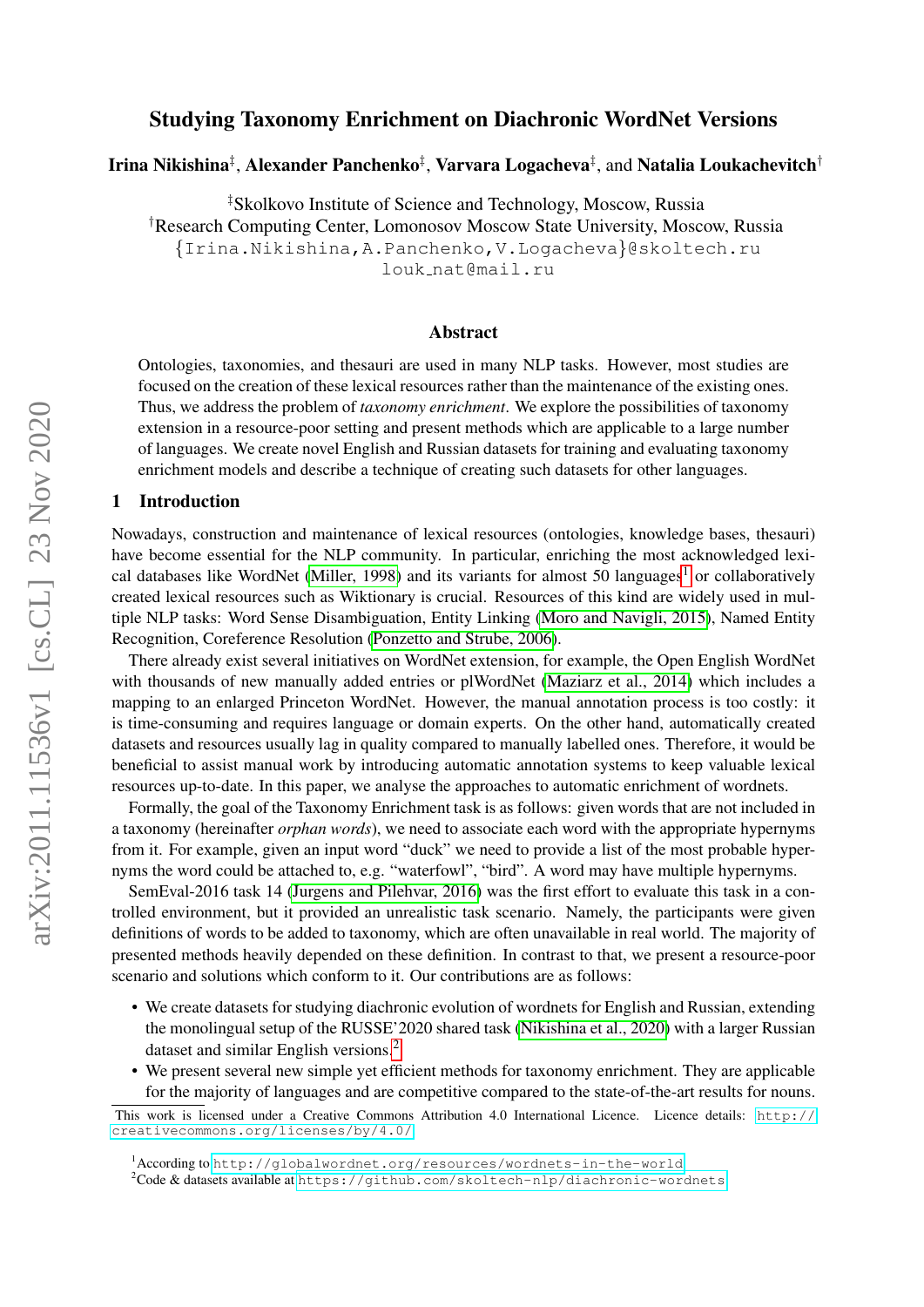#### <span id="page-1-1"></span>2 Related Work

The existing studies on the taxonomies can be divided into three groups. The first one addresses the Hypernym Discovery problem [\(Camacho-Collados et al., 2018\)](#page-10-4): given a word and a text corpus, the task is to identify hypernyms in the text. However, in this task, the participants are not given any predefined taxonomy to rely on. The second group of works deals with the Taxonomy Induction problem [\(Bordea et](#page-10-5) [al., 2015;](#page-10-5) [Bordea et al., 2016;](#page-10-6) [Velardi et al., 2013\)](#page-11-2), in other words, creation of a taxonomy from scratch. Finally, the third direction of research is the Taxonomy Enrichment task: the participants extend a given taxonomy with new words. Our methods tackle this task.

Unlike the former two groups, the latter garners less attention. Until recently, the only dataset for this task was created under the scope of SemEval-2016. It contained definitions for new words, so the majority of models solving this task used the definitions. For instance, [Tanev and Rotondi \(2016\)](#page-11-3) computed definition vector for the input word, comparing it with the vector of the candidate definitions from WordNet using cosine similarity. Another example is *TALN* team [\(Espinosa-Anke et al., 2016\)](#page-10-7) which also makes use of the definition by extracting noun and verb phrases for candidates generation.

This scenario may be unrealistic for manual annotation because annotators are writing a definition for a new word and adding new words to the taxonomy simultaneously. Having a list of candidates would not only speed up the annotation process but also identify the range of possible senses. Moreover, it is possible that not yet included words may have no definition in any other sources: they could be very rare ("apparatchik", "falanga"), relatively new ("selfie", "hashtag") or come from a narrow domain ("vermiculite").

Thus, following RUSSE-2020 shared task [\(Nikishina et al., 2020\)](#page-11-1) we stick to a more realistic scenario when we have no definitions of new words, but only examples of their usage. The organisers of the shared task provided a baseline and training and evaluation datasets based on RuWordNet [\(Loukachevitch et al.,](#page-10-8) [2016\)](#page-10-8). The task exploited words which were recently added to the latest release of RuWordNet and for which the hypernym synsets for the words were already identified by qualified annotators. The participants of the competition were asked to find synsets which could be used as hypernyms.

The participants of this task mainly relied on vector representations of words and the intuition that words used in similar contexts have close meanings. They cast the task as a classification problem where words need to be assigned one or more hypernyms [\(Kunilovskaya et al., 2020\)](#page-10-9) or ranked all hypernyms by suitability for a particular word [\(Dale, 2020\)](#page-10-10). They also used a range of additional resources, such as Wiktionary [\(Arefyev et al., 2020\)](#page-10-11), dictionaries, additional corpora. Interestingly, only one of the well-performing models [\(Tikhomirov et al., 2020\)](#page-11-4) used context-informed embeddings (BERT).

However, the best-performing model (denoted as *Yuriy* in the workshop description paper) extensively used external tools such as online Machine Translation (MT) and search engines. This approach is difficult to replicate because their performance for different languages can vary significantly. Thus, we exclude features which relate to search engines and compute the model performance without them.

The same applies to pre-trained word embeddings to some extent, but in this case we know which data was used for their training and can make more informed assumptions about the downstream performance. Moreover, the embeddings are trained on unlabelled text corpora which exist in abundance for many languages, so training high-quality vector representations is an easier task than developing a well-performing MT or search engine.

Therefore, we would like to work out methods which do not depend on resources which exist only for a small number of well-resourced languages (e.g. semantic parsers or knowledge bases) or data which should be prepared specifically for the task (descriptions of new words). At the same time, we want our methods to benefit from the existing data (e.g. corpora, pre-trained embeddings, Wiktionary).

## <span id="page-1-0"></span>3 Diachronic WordNet Datasets

We build two diachronic datasets: one for English, another one for Russian based respectively on Princeton WordNet [\(Miller, 1998\)](#page-10-0) and RuWordNet taxonomies. Each dataset consists of a taxonomy and a set of novel words not included in the taxonomy.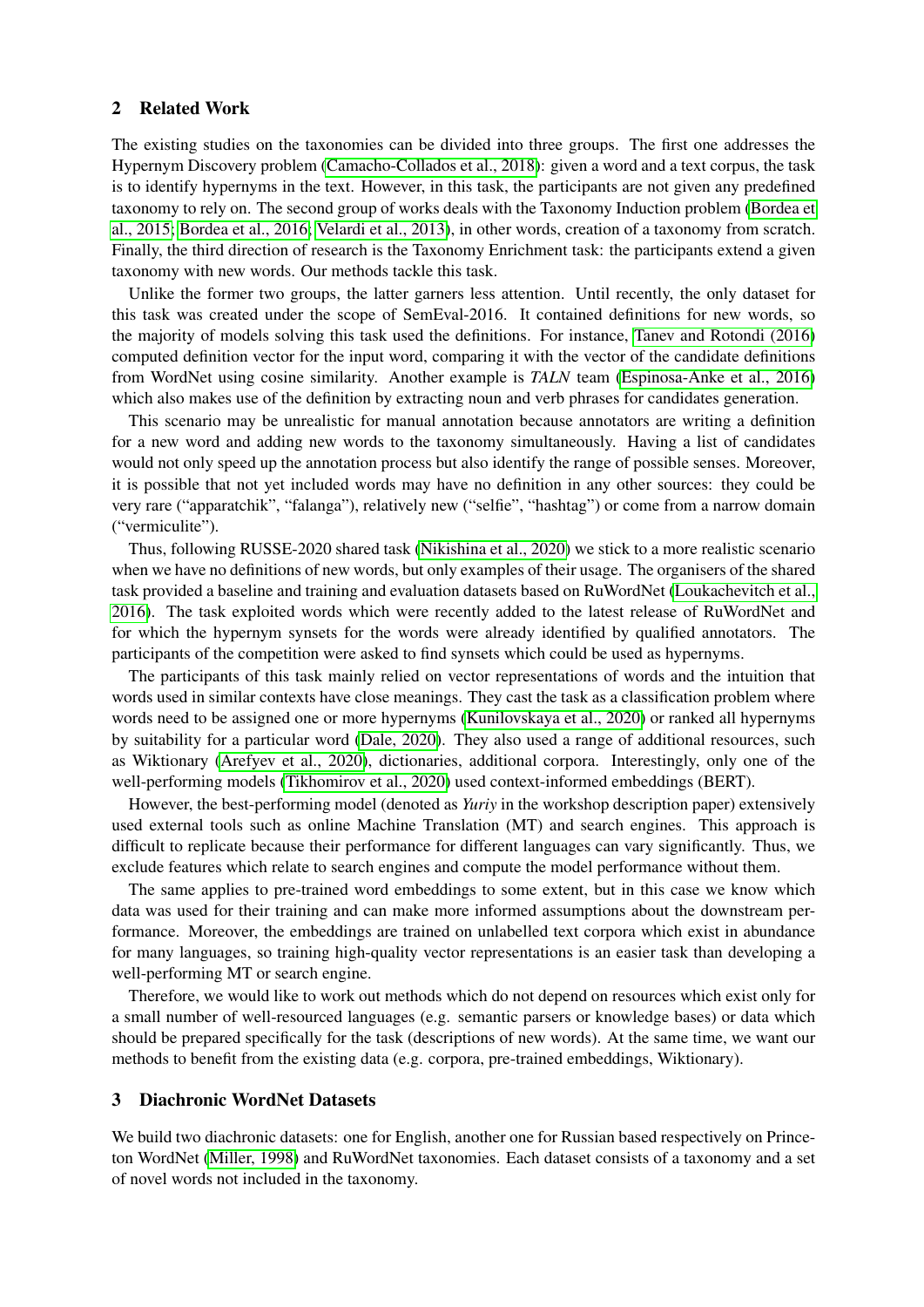<span id="page-2-0"></span>

|                 |              | <b>Synsets</b> | <b>Lemmas</b> |        | <b>New words</b> |       |
|-----------------|--------------|----------------|---------------|--------|------------------|-------|
| <b>Taxonomy</b> | <b>Nouns</b> | Verbs          | <b>Nouns</b>  | Verbs  | <b>Nouns</b>     | Verbs |
| WordNet 1.6     | 66 025       | 12 127         | 94 474        | 10.319 |                  |       |
| WordNet 1.7     | 75 804       | 13 214         | 109 195       | 11 088 | 11.551           | 401   |
| WordNet 2.0     | 79 689       | 13 508         | 114 648       | 11 306 | 4 0 3 6          | 182   |
| WordNet 2.1     | 81 426       | 13.650         | 117 097       | 11 488 | 2 0 2 3          | 158   |
| WordNet 3.0     | 82.115       | 13 767         | 117 798       | 11.529 | 678              | 33    |

<span id="page-2-1"></span>Table 1: Statistics of the English WordNet taxonomies used in this study.

| <b>Dataset</b>                | <b>Nouns</b> | Verbs   |
|-------------------------------|--------------|---------|
| WordNet 1.6 - WordNet 3.0     | 17 043       | 755     |
| WordNet 1.7 - WordNet 3.0     | 6 161        | 362     |
| WordNet 2.0 - WordNet 3.0     | 2.620        | 193     |
| RuWordNet 1.0 - RuWordNet 2.0 | 14 660       | 2 1 5 4 |
| <i>RUSSE</i> '2020            | 2.288        | 525     |

Table 2: Statistics of the diachronic wordnet datasets used in this study.

### 3.1 English Dataset

We choose two versions of WordNet and then select words which appear only in a newer version. For each word, we get its hypernyms from the newer WordNet version and consider them as gold standard hypernyms. We add words to the dataset if only their hypernyms appear in both snippets. We do not consider adjectives and adverbs, because they often introduce abstract concepts and are difficult to interpret by context. Besides, the taxonomies for adjectives and adverbs are worse connected than those for nouns and verbs making the task more difficult.

In order to find the most suitable pairs of releases, we compute WordNet statistics (see Table [1\)](#page-2-0). New words demonstrate the difference between the current and the previous WordNet version. For example, it shows that the dataset generated by "subtraction" of WordNet 2.1 from WordNet 3.0 would be too small, they differ by 678 nouns and 33 verbs. Therefore, we create several datasets by skipping one or more WordNet versions. The statistics for each dataset are provided in Table [2.](#page-2-1)

As gold standard hypernyms, we use not only the immediate hypernyms of each lemma but also the second-order hypernyms: hypernyms of the hypernyms. We include them in order to make the evaluation less restricted. According to our empirical observations, the task of automatically identifying the exact hypernym might be too challenging, and finding the region where a word belongs ("parents" and "grandparents") can already be considered a success.

#### 3.2 Russian Dataset

Our method of dataset construction does not use any language-specific or database-specific features. We show how it can be transferred to other wordnets or taxonomies with timestamped releases for Russian. We create an analogous version to English extending the dataset by [Nikishina et al. \(2020\)](#page-11-1) based on RuWordNet. The original dataset does not include short words  $\ll 4$  symbols), diminutives, named entities and other constraints described in the shared task paper. We remove those constraints and present a non-restricted Russian dataset and a symmetrical English dataset from WordNet database (cf. Table [2\)](#page-2-1).

# <span id="page-2-2"></span>4 Taxonomy Enrichment Methods

Our method is based on the baseline distributional model from RUSSE-2020 shared task extended with ranking of synset candidates and use the information from Wiktionary and various types of embeddings.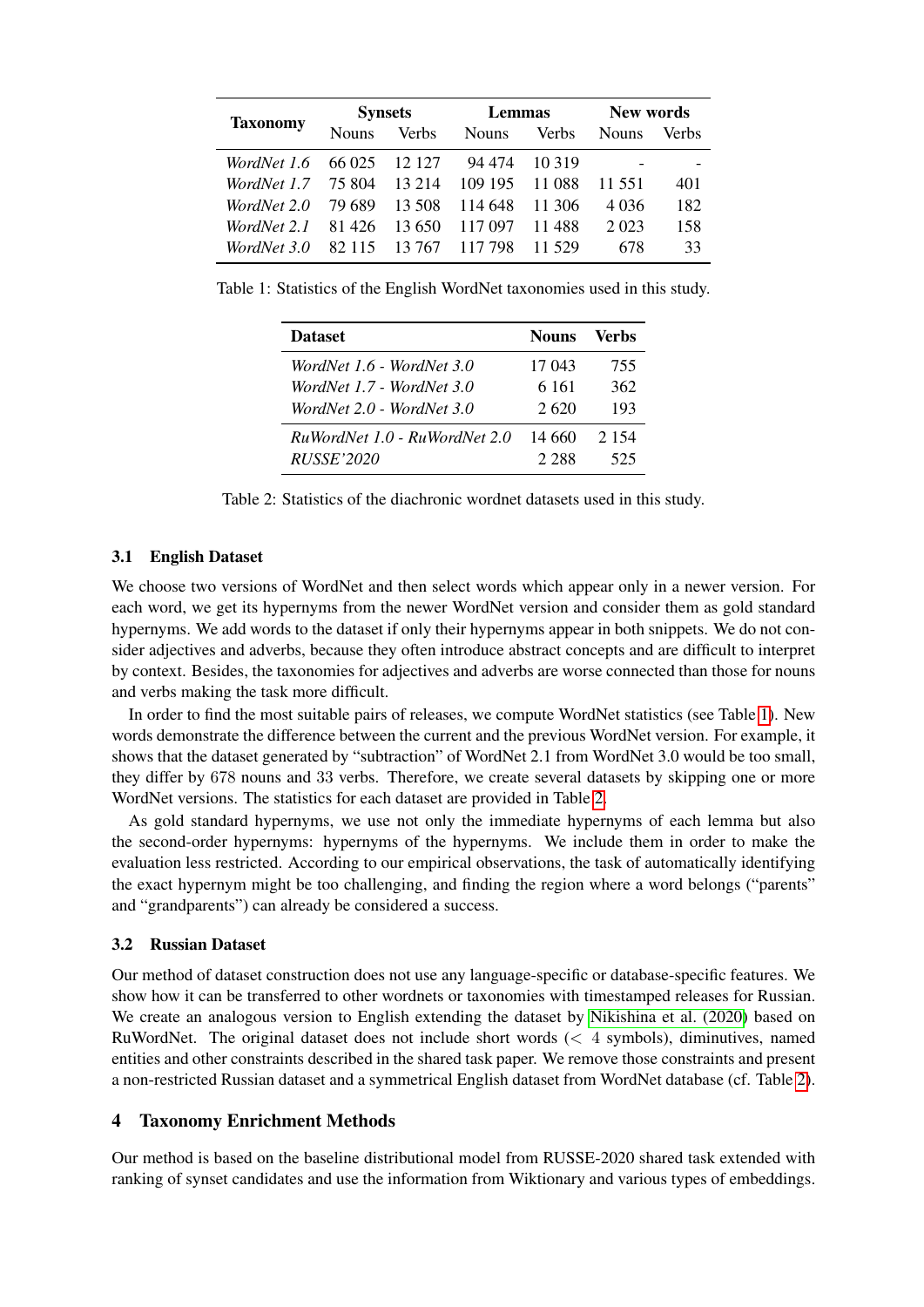#### 4.1 Baseline

According to [Cai et al. \(2018\)](#page-10-12) and [Aly et al. \(2019\)](#page-9-0), co-hyponyms (words or phrases that share a hypernym) usually have similar contexts. On the other hand, the distributional hypothesis states that words that occur in similar context tend to have similar meanings [\(Harris, 1954\)](#page-10-13). Our approach is built on the top of the baseline method by [Nikishina et al. \(2020\)](#page-11-1). In this method, top  $k = 10$  nearest neighbours of the input word are taken from the pre-trained embedding model (according to the above considerations they should be co-hyponyms). Subsequently, hypernyms of those co-hyponyms are extracted from the taxonomy. These hypernyms can also be considered hypernyms of the input word.

There is no one-to-one mapping between a word and a synset. On one hand, several hypernyms can belong to one synset, on the other hand, one word can occur in multiple synsets. Thus, all synsets associated with the list of extracted hypernyms are extracted. Then, vector representation of a synset is computed by averaging embeddings of all lemmas belonging to the synset. The model returns top k closest synsets instead of top k words. Despite its simplicity, this method turned out to be a strong baseline as it outperformed over half of the participating models.

#### 4.2 Ranking Extended Hypernyms List by Weighted Similarity

This baseline has a shortcoming: it lacks sorting operation on the extracted candidates. The rank of synsets is defined only by the rank of a corresponding nearest neighbour.

We improve the described model by ranking the generated synset candidates. In addition to that, we extend the list of candidates with second-order hypernyms (hypernyms of each hypernym). The direct hypernyms of the word's nearest neighbours can be too specific, whereas second-order hypernyms are likely to be more abstract concepts, which the input word and its neighbours have in common. After forming a list of candidates, we score each of them using the following equation:  $score_{h_i} = n \cdot sim(v_o, v_{h_i})$ , where  $v_x$  is a vector representation of a word or a synset x,  $h_i$  is a hypernym, n is the number of occurrences of this hypernym in the merged list,  $sim(v_0, v_{h_i})$  is the cosine similarity of the vector of the orphan word of and hypernym vector  $h_i$ . By computing this score, we assume that the most frequent and the most similar candidates are the true hypernyms of the word. We sort the hypernyms by this score and return top  $k$ .

#### 4.3 Features Extracted from Wiktionary

One of the promising multilingual resources which the taxonomy enrichment models could benefit from is Wiktionary. We choose it as Wiktionary is the only large web-based free content dictionary existing for 175 languages, including English (6, 334, 384 entries) and Russian (1, 076, 156 entries). More importantly, each Wiktionary page usually comprises a definition and lists of hypernyms, hyponyms and synonyms, which could be useful for our task. We implement the following Wiktionary features:

- the candidate is present in the Wiktionary hypernyms list for the input word (binary feature),
- the candidate is present in the Wiktionary synonyms list (binary feature),
- the candidate is present in the Wiktionary definition (binary feature),
- average cosine similarity between the candidate and the Wiktionary hypernyms of the input word.

We do not use the definitions directly, as their texts are too noisy. They often include example usages of words which cannot be separated from the definitions and can distort their vector representations.

We extract lists of hypernym synset candidates using the baseline procedure and compute the 4 Wiktionary features for them. In addition to that, we use the score from the previous approach as a feature. To define the feature weights, we train a Logistic Regression model with L2 regularisation on a training dataset which we construct from the older (known) versions of WordNet. This dataset is constructed analogously to the datasets for evaluation which we described in Section [3](#page-1-0) using all leaf synsets from the older WordNet. For each lemma of such synsets, we extract their gold standard hypernym synsets. As a result, our dataset comprised 79, 000 positive and 79, 000 negative examples of *word-candidate* pairs for both nouns and verbs for English dataset and 59, 914 and 59, 914 for Russian.

In order to understand the contribution of the Wiktionary features to the final score we compute the number of orphans encountered in Wiktionary (97% to 100%) and the number of orphans containing at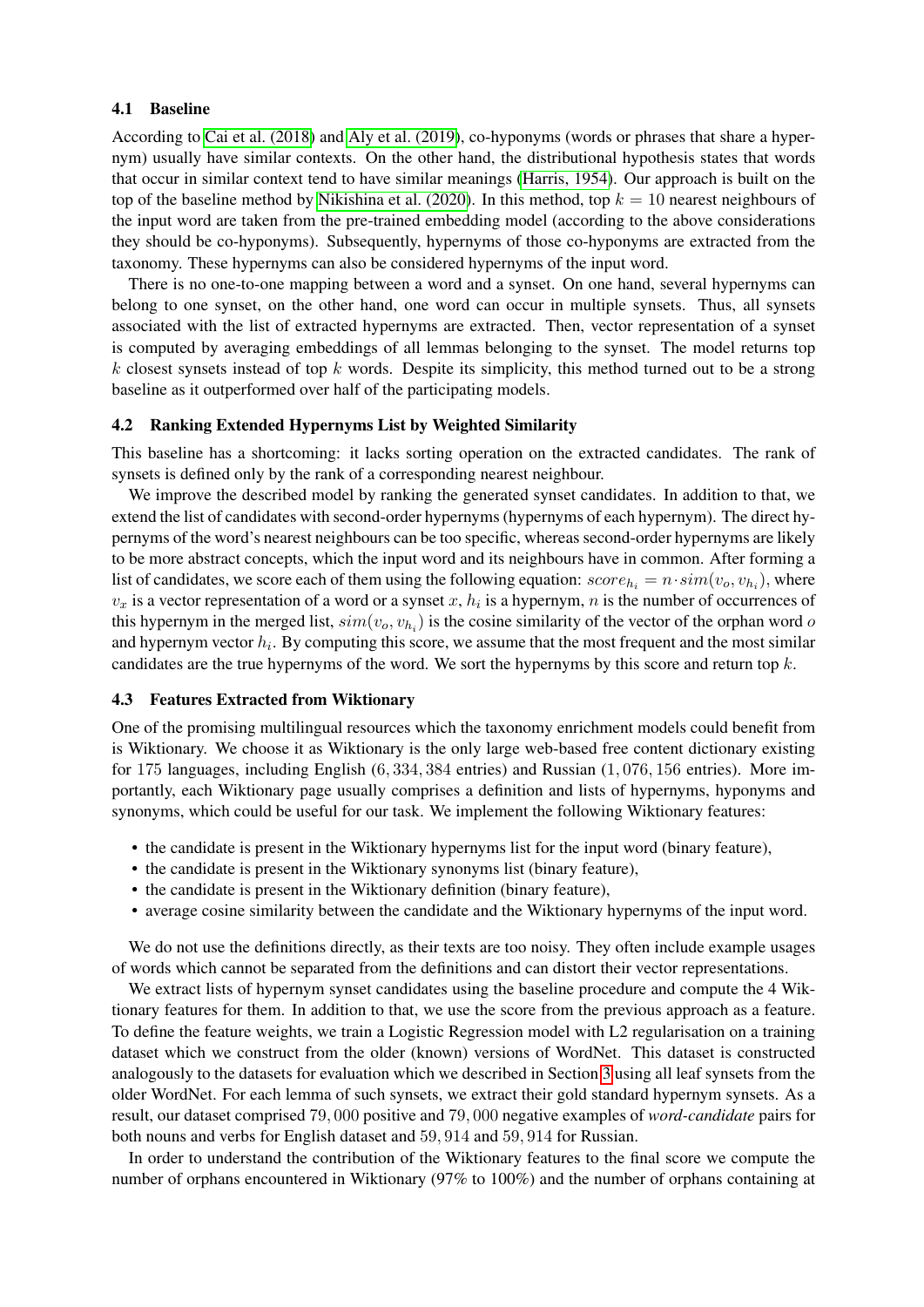least one hypernym in Wiktionary fields (2–18% for "hypernyms" field, 1–2% for "synonyms" field and 26–35% in the definition).

#### 4.4 Pre-trained Embeddings

We test our methods on non-contextualised fastText [\(Bojanowski et al., 2017\)](#page-10-14) and contextualised BERT [\(Devlin et al., 2019\)](#page-10-15) embeddings. We choose fastText embeddings because pre-trained fastText models are easy to deploy, and do not require additional data or training for the out-of-vocabulary words. In this paper we use the fastText embeddings from the official website<sup>[3](#page-4-0)</sup> for both English and Russian, trained on Common Crawl from 2019 and Wikipedia CC including lexicon from the previous periods as well.

While fastText embeddings can be generated for individual words, BERT requires a context for a word (i.e. a sentence containing it) to generate its embedding. For experiments with English datasets, we extract contexts from Wikipedia. For the experiments with Russian, we use a news corpus provided by the organisers of RUSSE'2020,<sup>[4](#page-4-1)</sup> which contains at least 50 occurrences for each word in the dataset.

We use the pre-trained BERT-base model for English from [\(Devlin et al., 2019\)](#page-10-15). For Russian, we utilize RuBERT model from [\(Kuratov and Arkhipov, 2019\)](#page-10-16), which proved to outperform the Multilingual BERT from the original paper. To compute BERT embeddings for orphans and synsets, we extract sentences containing them from the corresponding corpora. If the words are absent in the corpora, we computed the average of lemmas without context for synsets and the embedding of the input word without context. We also averaged word-pieces for the OOV words. We lemmatise corpora with UDPipe [\(Straka and Strakova, 2017\)](#page-11-5) to be able to find not only exact word matches but also their grammatical ´ forms. We rely on UDPipe as it supports many languages and shows reasonable performance on our data. In case of multiple occurrences of the same orphan, we average the retrieved contextualised embeddings.

#### 5 Experiments

#### 5.1 Evaluation Metric

We consider the Taxonomy Enrichment task as a soft ranking problem and use Mean Average Precision (MAP) score for the quality measurement:

$$
MAP = \frac{1}{N} \sum_{i=1}^{N} AP_i; AP_i = \frac{1}{M} \sum_{i}^{n} prec_i \times I[y_i = 1],
$$

where N and M are the number of predicted and ground truth values, respectively,  $prec_i$  is the fraction of ground truth values in the predictions from 1 to i,  $y_i$  is the label of the i-th answer in the ranked list of predictions, and I is the indicator function.

This metric is widely acknowledged in the Hypernym Discovery shared tasks, where systems are also evaluated over the top candidate hypernyms [\(Camacho-Collados et al., 2018\)](#page-10-4). The MAP score takes into account the whole range of possible hypernyms and their rank in the candidate list.

However, the design of our dataset disagrees with MAP metric. As we described in Section [3,](#page-1-0) the goldstandard hypernym list is extended with second-order hypernyms (parents of parents). This extension can distort MAP. If we consider all gold standard answers as compulsory for the maximum score, it means that we demand models to find both direct and second-order hypernyms. This disagrees with the original motivation of including second-order hypernyms to the gold standard — it was intended to make the task easier by allowing a model to guess a direct *or* a second-order hypernym.

On the other hand, if we decide that guessing *any* synset from the gold standard yields the maximum MAP score, we will not be able to provide an adequate evaluation for words with multiple direct hypernyms. There exist two cases thereof:

1. the target word has two or more hypernyms which are co-hyponyms or one is a hypernym of the other — this word has a single sense, but the annotator decided that multiple related hypernyms are needed to reflect all shades of the meaning,

<span id="page-4-0"></span><sup>3</sup><https://fasttext.cc/docs/en/crawl-vectors.html>

<span id="page-4-1"></span><sup>4</sup><https://github.com/dialogue-evaluation/taxonomy-enrichment>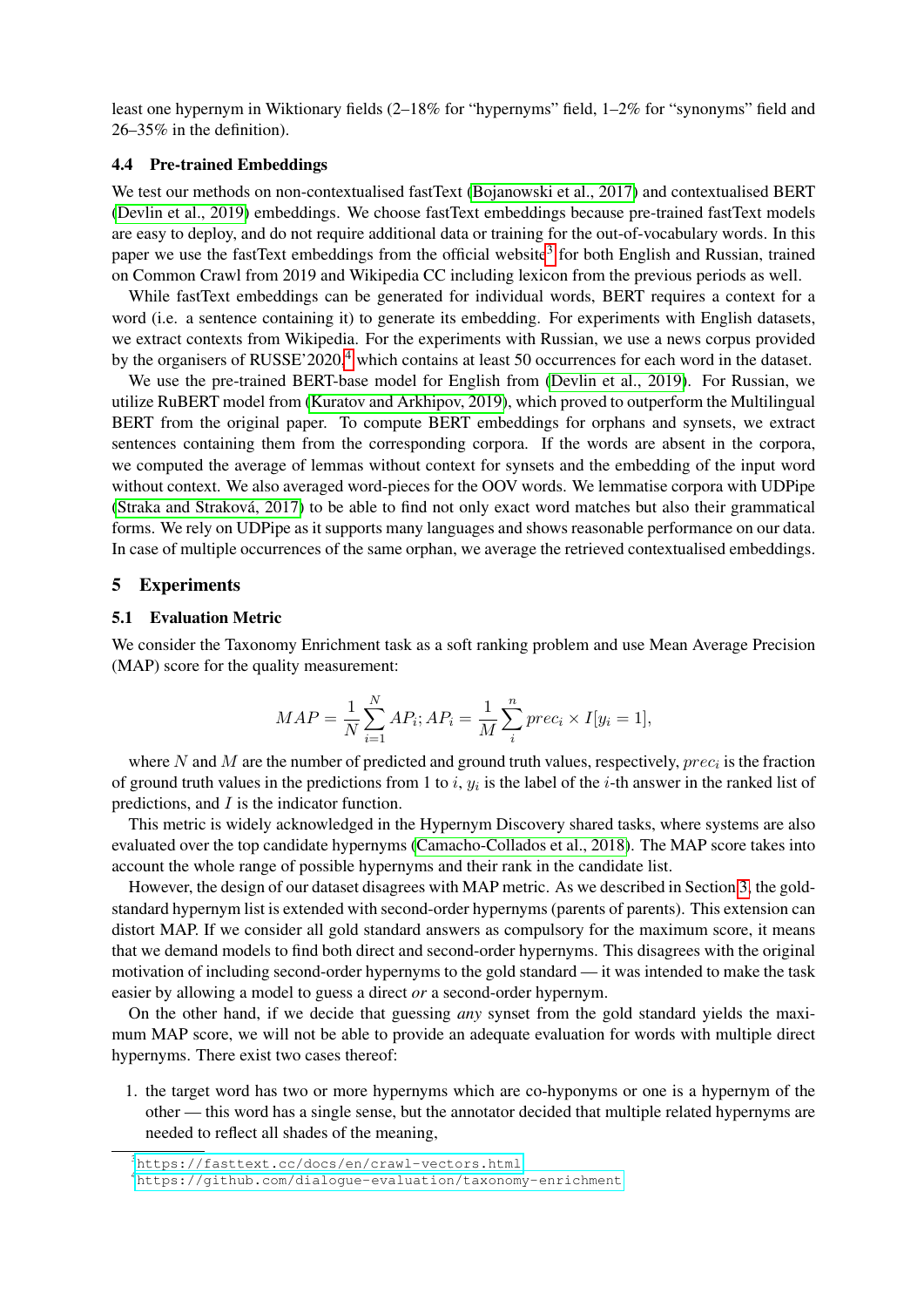<span id="page-5-0"></span>

|                                                   |                                  | <b>English</b> |              | <b>Russian</b> |  |
|---------------------------------------------------|----------------------------------|----------------|--------------|----------------|--|
| Method                                            | <b>Nouns</b>                     | <b>Verbs</b>   | <b>Nouns</b> | Verbs          |  |
|                                                   | <b>fastText</b>                  |                |              |                |  |
| <b>Baseline</b>                                   | 0.325                            | 0.183          | 0.421        | 0.334          |  |
| Ranking                                           | 0.375                            | 0.190          | 0.507        | 0.336          |  |
| Ranking + Wiki                                    | 0.400                            | 0.238          | 0.540        | 0.383          |  |
|                                                   | <b>BERT</b>                      |                |              |                |  |
| <b>Baseline</b>                                   | 0.239                            | 0.097          | 0.138        | 0.119          |  |
| Ranking                                           | 0.238                            | 0.105          | 0.185        | 0.127          |  |
| Ranking + Wiki                                    | 0.253                            | 0.120          | 0.218        | 0.161          |  |
|                                                   | RUSSE'2020 participating systems |                |              |                |  |
| Top-1 for Nouns: Yuriy                            | 0.328                            | 0.230          | 0.552        | 0.436          |  |
| Top-1 for Nouns: Yuriy, no search engine features | 0.300                            | 0.231          | 0.507        | 0.388          |  |
| Top-1 for Verbs: (Dale, 2020)                     | 0.234                            | 0.224          | 0.418        | 0.448          |  |

Table 3: MAP scores for the taxonomy enrichment methods for English (2.0-3.0) and Russian datasets.

- 2. the target word has two or more hypernyms which are not directly connected in the taxonomy and neither are their hypernyms. This happens if:
	- (a) the word's sense is a composition of senses of its hypernyms, e.g. "impeccability" possesses two components of meaning: ("correctness", "propriety") and ("morality", "righteousness");
	- (b) the word is polysemous and different hypernyms reflect different senses, e.g. "pop-up" is a book with three-dimensional pages ("book, publication") and a baseball term ("fly, hit").

While the case 2a corresponds to a monosemous word and the case 2b indicates polysemy, this difference does not affect the evaluation process. We suggest that in both these cases in order to get the maximum MAP score a model should capture all the unrelated hypernyms which correspond to different components of sense. At the same time, we should bear in mind that guessing a direct hypernym or a second-order hypernym are equally good options. Therefore, following [Nikishina et al. \(2020\)](#page-11-1), we evaluate our models with modified MAP. It transforms a list of gold standard hypernyms into a list of connected components. Each of these components includes hypernyms (both direct and second-order) which form a connected component in a taxonomy graph. (According to graph theory, connected component is a subgraph, in which there is a path between any two nodes.) Thus, in the case 1 we will have a single connected component, and a model should guess *any* hypernym from it to get the maximum MAP score. In the cases 2a and 2b we will have multiple components, and a model should guess *any* hypernym from *each* of the components.

#### 5.2 Results

We test the models suggested in Section [4](#page-2-2) on our new created English and Russian datasets as well as on the RUSSE'2020 dataset. Table [3](#page-5-0) compares the performance of our models with fastText and BERT embeddings on RUSSE'2020 and the symmetrical subset of the English dataset where named entities and short words are excluded. Table [5](#page-6-0) demonstrates the results for the non-restricted datasets with the bestperformed embeddings. Table [4](#page-6-1) illustrates top-10 candidates generated by the best performing system. Due to size limitation, we report the results only for *WordNet 2.0-3.0* dataset, but the performance of all models on the other English datasets is consistent with that on this corpus.

From Tables [3](#page-5-0) and [5](#page-6-0) we see that our methods consistently improve the hypernym detection for both nouns and verbs across different datasets. Extending a list of hypernym candidates with second-order hypernyms and ranking them increases MAP by a large margin, especially for nouns. Adding Wiktionary features further boosts the performance of models. However, the use of contextualised word embeddings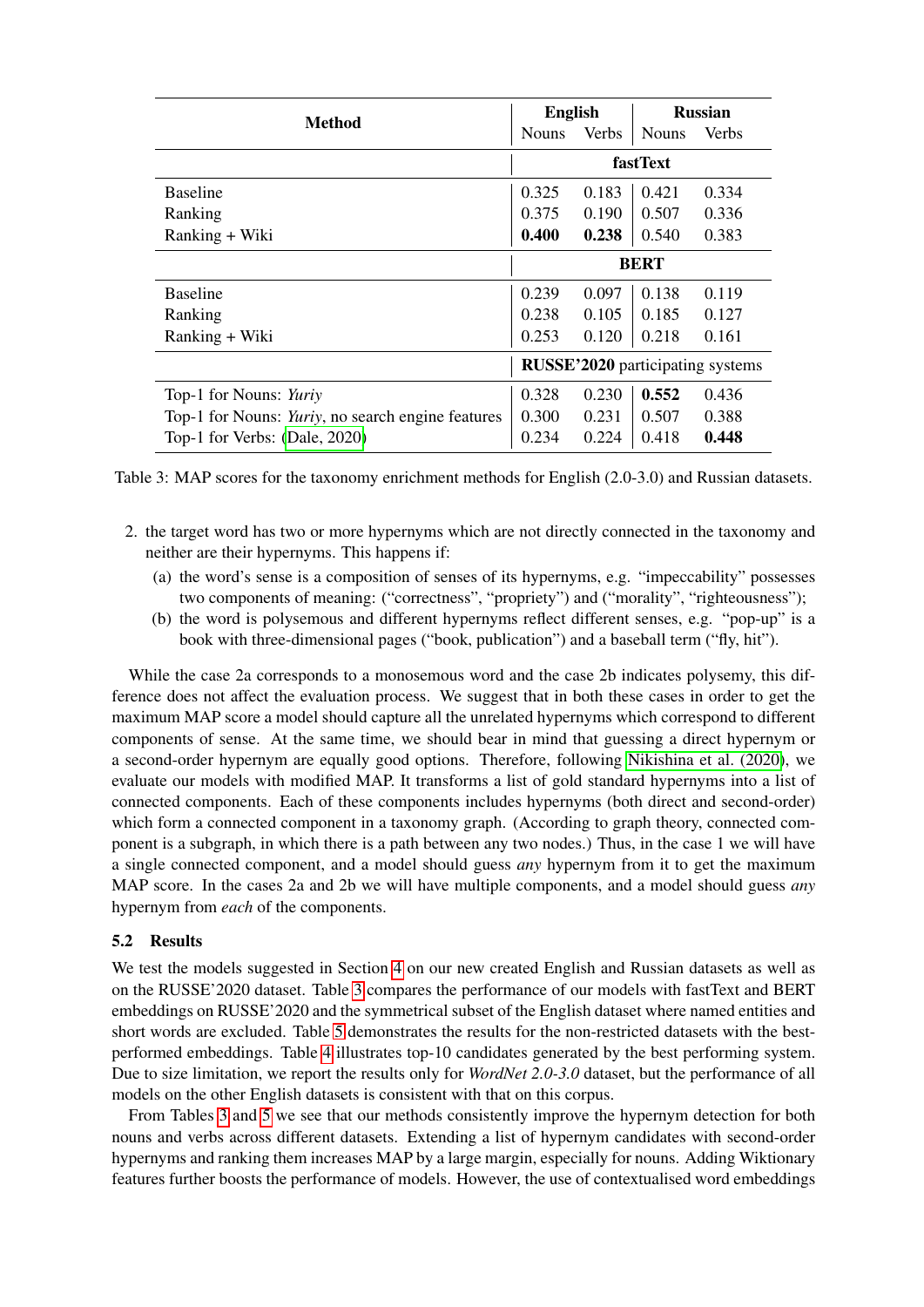<span id="page-6-1"></span>

| Rank           | dancing-master     | $(to)$ ooh    | <b>Cinderella</b>          | $(10)$ go cheap      |
|----------------|--------------------|---------------|----------------------------|----------------------|
|                | dancer.n.01        | exclaim.v.01  | mythical person            | to overdo            |
| $\overline{2}$ | educator.n.01      | utter. $v.02$ | narrative prose            | to price             |
| 3              | performer.n.01     | sound.v.02    | wizard, magician, sorcerer | to buy               |
| 4              | teacher.n.01       | breathe.v.01  | sorceress                  | to overestimate      |
| 5              | ballet_dancer.n.01 | tremble.v.01  | human being                | to lower             |
| 6              | attendant.n.01     | murnur.v.01   | fairy tale                 | to increase          |
| $\mathcal{I}$  | orator.n.01        | impress.v.02  | nobleman                   | to pay               |
| 8              | schoolteacher.n.01 | shout.v.02    | short story                | to sell              |
| 9              | chaperon.n.01      | talk.v.02     | female, woman              | to overcharge        |
| 10             | principal.n.02     | express.v.02  | poor person                | to act               |
|                | dancer.n.01,       |               | fairy tale,                | to sell,             |
| Ground         | performer.n.01     |               | literary fairy tale        | to deliver posession |
|                | educator.n.01,     | express.v.02, | imaginary creature,        | to make a mistake,   |
| truth          | teacher.n.01       | exclaim.v.01  | mythical person            | to act               |

<span id="page-6-0"></span>Table 4: Predicted hypernym synsets from WordNet (*dancing-master, ooh*) and RuWordNet (*Cinderella, go cheap*). Underlined green bold text denotes predictions of the model from the ground truth.

| <b>Method</b>                            |           |              | <b>Nouns</b>                         |       |       | <b>Verbs</b> |       |
|------------------------------------------|-----------|--------------|--------------------------------------|-------|-------|--------------|-------|
|                                          | <b>NE</b> | <b>Short</b> | Other                                | All   | Short | Other        | All   |
| $%$ in the data                          | 38%       | 6%           | 61\%                                 |       | 5%    | 95%          |       |
|                                          |           |              | WordNet 2.0 — WordNet 3.0 (fastText) |       |       |              |       |
| <b>Baseline</b>                          | 0.328     | 0.319        | 0.233                                | 0.291 | 0.444 | 0.191        | 0.205 |
| Ranking                                  | 0.424     | 0.348        | 0.288                                | 0.339 | 0.296 | 0.208        | 0.213 |
| Ranking + Wiki                           | 0.437     | 0.360        | 0.332                                | 0.372 | 0.411 | 0.263        | 0.271 |
| RuWordNet 1.0 - RuWordNet 2.0 (fastText) |           |              |                                      |       |       |              |       |
| $\%$ in the data                         | 25%       | 7%           | 70.7%                                |       | $0\%$ | 100%         |       |
| <b>Baseline</b>                          | 0.251     | 0.165        | 0.337                                | 0.309 |       | 0.232        | 0.232 |
| Ranking                                  | 0.417     | 0.218        | 0.381                                | 0.384 |       | 0.252        | 0.252 |
| Ranking + Wiki                           | 0.436     | 0.230        | 0.416                                | 0.414 |       | 0.295        | 0.295 |

Table 5: MAP scores for different categories of words for English and Russian datasets.

demonstrated in Table [3](#page-5-0) does not guarantee high results in this task. The models which used BERT vector representations perform worse than the same approaches using fastText. This also holds for all datasets and parts of speech. Apparently, fastText is good at modelling common and the most popular word senses, whereas BERT embeddings aggregate sense from different contexts, which results in mixing different senses and confusing word representations. For example, for the word "смайлик" (emoji) the predicted candidates are completely unsuitable (person, device, flatterer, hypocrite, visual materials) in comparison with the fastText prediction and correct hypernyms (graphical sign, image, symbol). Therefore, the contexts (in a broad sense) extracted from the pre-trained fastText embeddings are sufficient to attach new words to the taxonomy.

Our methods were not able to outperform the best-performing systems from RUSSE'2020 shared task for Russian. However, as it has been discussed in Section [2,](#page-1-1) the best approach for nouns relies on external sources which are difficult to reproduce. In contrast to that, our approach is based on pure fastText vectors, word similarities, and Wiktionary which is available for multiple languages. At the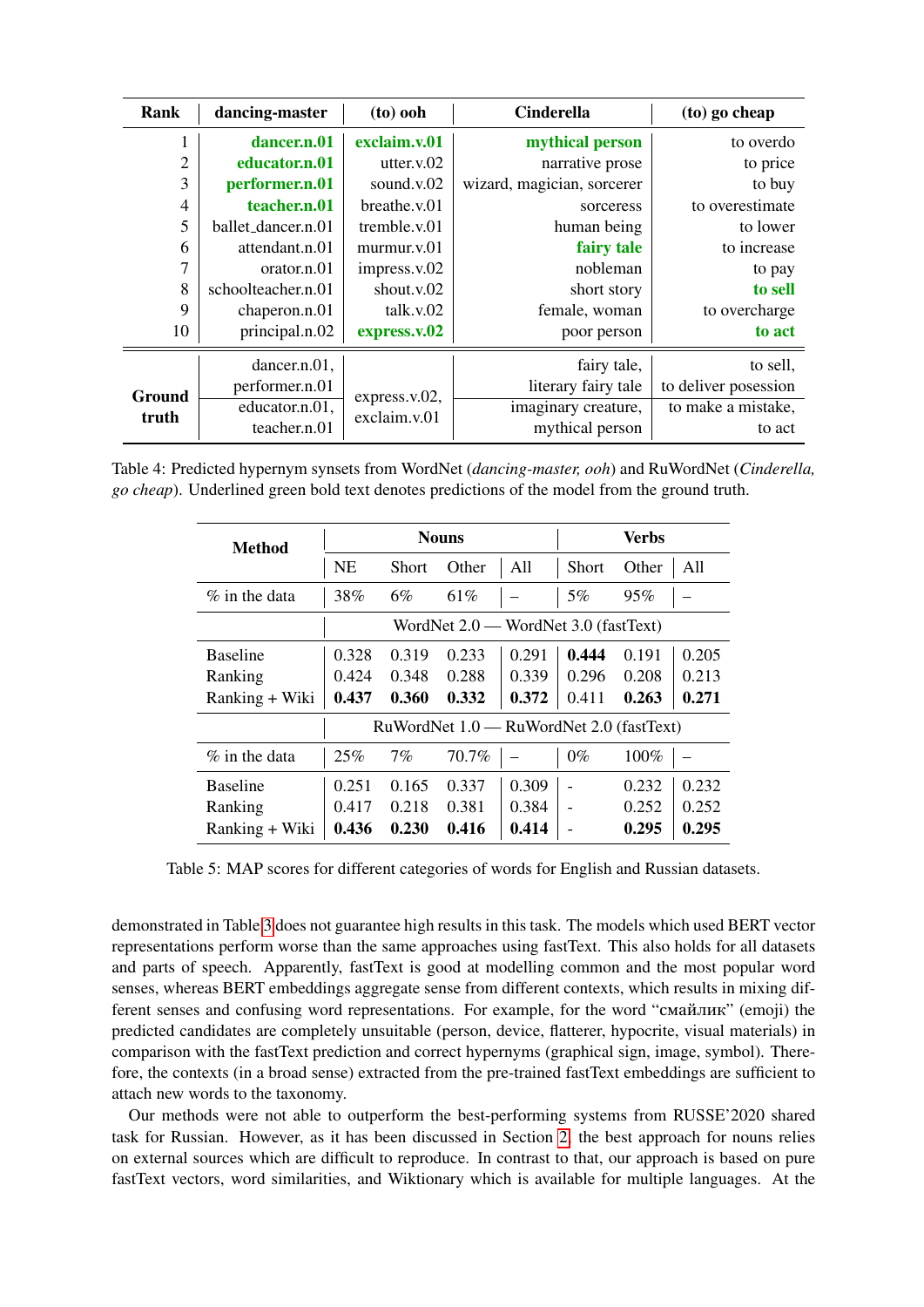same time, the approach by [Dale \(2020\)](#page-10-10) was ranked first in the verbs track. It does not use additional sources, but it only suits for Russian verbs, because it performed below the baseline at Russian nouns and at the whole English dataset. Our method suits for both verbs and nouns and is stable across languages.

## 5.3 Error Analysis

To better understand the difference in systems performance and their main difficulties, we made a quantitative and qualitative analysis of the results.

#### 5.3.1 Performance on Different Classes of Words

We noticed that for certain words hypernym discovery is an easier task. In particular, named entities and some other categories of words seem less challenging for our models. To test that, we divide our datasets into several parts: named entities, short words (less than 4 letters) and the rest. We compute MAP separately for each of these groups (see Table [5\)](#page-6-0).

The MAP scores vary significantly across groups. Since MAP for a dataset is an average of MAPs for individual words, we can directly compare scores for different subsets. Thus, we see that for both languages named entities are easier to find hypernyms for. This happens because their hypernyms often contain the word from the same named entity. For instance, the named entity "Massif Central" has "massif.n.01" as one of the true hypernyms. The performance on short nouns and short verbs also differs. Whereas short nouns are often polysemous (hence more challenging), short verbs have one sense, are uncommon, and their sense is sometimes deduced from their form (e.g. "to aah" — "to produce an 'aah' sound").

Finally, the performance on all other nouns and verbs which have no such lexical cues is lower than on the whole list of words. This trend is particularly marked for nouns where less challenging groups (NE) constitute less than two fifths in both datasets. Thus, in order to evaluate taxonomy enrichment models, we should check their quality on different groups of words.

<span id="page-7-0"></span>

Figure 1: Distribution of words over the number of senses.

#### 5.3.2 Distribution of Scores

The differences in word semantics make the dataset uneven. In addition to that, we would also like to understand whether the performance of models depends on the number of connected components (possible meanings) for each word. Thus, we examine how many words with more than one meaning can be predicted by the system.

Figure [1](#page-7-0) depicts the distribution of synsets over the number of senses they convey. As we can see, the vast majority of words are monosemous. For Russian nouns, the system correctly identifies almost half of them, whereas for other datasets the share of correctly predicted monosemous words is below 30%. This stems from the fact that for distributional models it is difficult to capture multiple senses in one vector. They usually capture the most widespread sense of a word. Therefore, the number of predicted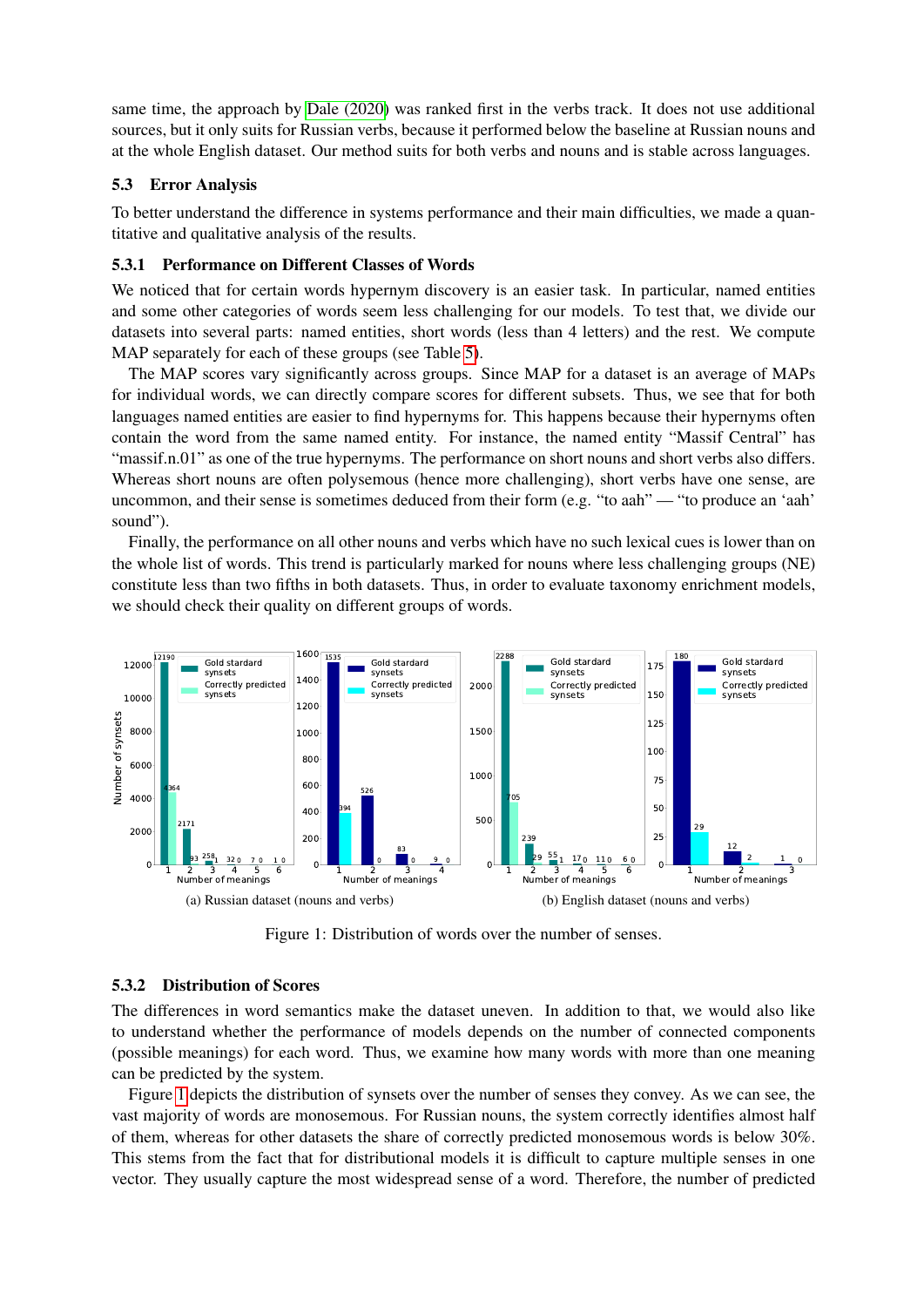synsets with two or more senses is extremely low. A similar power law distribution would be obtained using BERT embeddings, as we are still averaging embeddings from all contexts. This may be one of the reasons why contextualised models did not perform better than the fastest models which capture the main meaning only but do it well.

# 5.3.3 Error Types

In order to understand why a large number of word hypernyms (at least 60%) are too difficult for models to predict, we turn to manual analysis of the system outputs. We find out that errors can be divided into two groups: system errors caused by distributional models limitations and taxonomy inaccuracies. Therefore, we come across five main error types:

Type 1. Extracted nearest neighbours can be semantically related words but not necessary cohyponyms:

- delist (WordNet); expected senses: get rid of; predicted senses: remove, delete;
- хэштег (hashtag, RuWordNet); expected senses: отличительный знак, пометка (tag, label); predicted senses: символ, короткий текст (symbol, short text).

Type 2. Distributional models are unable to predict multiple senses for one word:

- latakia (WordNet); expected senses: tobacco; municipality city; port, geographical point; predicted senses: tobacco;
- запорожец (zaporozhets, RuWordNet); expected senses: житель города (citizen, resident); марка автомобиля, автомобиль (car brand, car); predicted senses: автомобиль, мототранспортное средство, марка автомобиля (car, motor car, car brand).

Type 3. System predicts too broad / too narrow concepts:

- midweek (WordNet); expected senses: day of the week, weekday; predicted senses: time period, week, day, season;
- медянка (smooth snake, RuWordNet); expected senses: неядовитая змея, уж (non-venomous snake, grass snake); predicted senses: змея, рептилия, животное (snake, reptile, animal).

Type 4. Incorrect word vector representation: nearest neighbours are not semantically close:

- falanga (WordNet); expected senses: persecution, torture; predicted senses: fish, bean, tree, wood.;
- кубокилометр (cubic kilometer, RuWordNet); expected senses: единица объема, единица измерения (unit of capacity, unit of measurement); predicted senses: город, городское поселение, кубковое соревнование, спортивное соревнование (city, settlement, competition, sports contest).

Type 5. Unaccounted senses in the gold standard datasets, inaccuracies in the manual annotation:

- emeritus (WordNet); expected senses: retiree, non-worker; predicted senses: professor, academician;
- сепия (sepia, RuWordNet); expected senses: морской моллюск "sea mollusc"; predicted senses: цвет, краситель (color, dye).

The above mentioned mistakes and inaccuracies may dramatically decrease the scores of automatic metrics. In order to check how useful the predicted synsets are for a human annotator (i.e. if a short list of possible hypernyms can speed up the manual extension of a taxonomy), we conduct the manual evaluation of 10 random nouns and 10 random verbs for both languages (the words are listed in Table [6\)](#page-9-1). We focus on worse-quality cases and thus select words whose MAP score is below 1. Annotators with the expertise in the field and the knowledge of English and Russian were provided with guidelines and asked to evaluate the outputs from our best-performing system. Each word was labelled by 4 expert annotators, Fleiss's kappa is 0.63 (substantial agreement) for both datasets.

We compute Precision @k score (the share of correct answers in the generated lists from position 1 to  $k$ ) for k from 1 to 10, shown in Figure [2.](#page-9-2) We can see that even for words with MAP below 1 our model manages to extract useful hypernyms.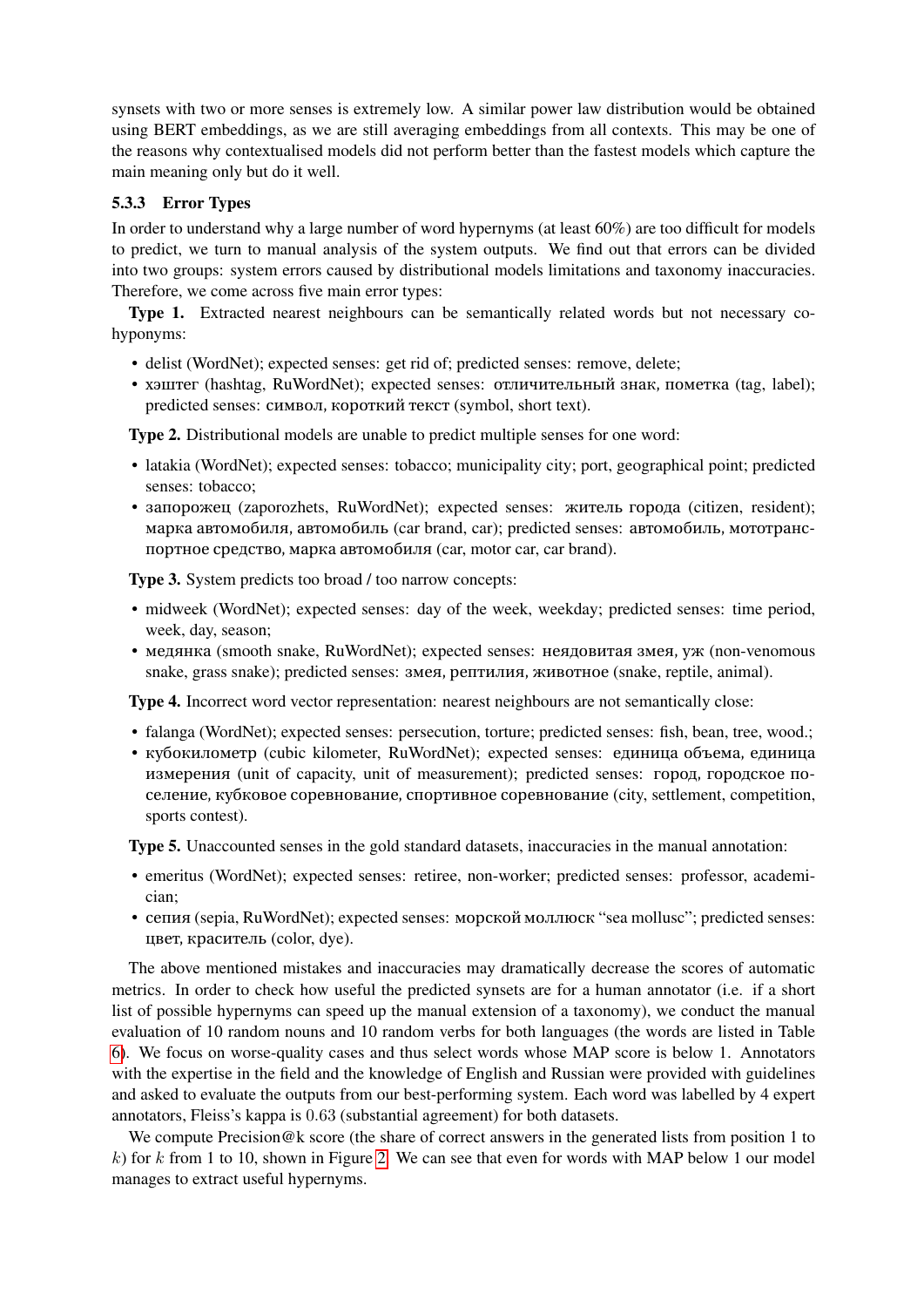<span id="page-9-2"></span>

Figure 2: Manual datasets evaluation results: Precision@10.

<span id="page-9-1"></span>

| Language | Word List                                                                                                                                                                                                                                                            |
|----------|----------------------------------------------------------------------------------------------------------------------------------------------------------------------------------------------------------------------------------------------------------------------|
| English  | falanga, venerability, ambulatory, emeritus, salutatory address, eigenvalue of a matrix,<br>liposuction, moppet, dinette, snoek, to fancify, to google, to expense, to porcelainize,<br>to junketeer, to delist, to podcast, to deglaze, to shoetree, to headquarter |
| Russian  | барабашка, листинг, стихосложение, аукционист, точилка, гиперреализм,<br>серология, огрызок, фен, марикультура, уломать, отфотошопить, тяпнуть,<br>растушевать, завраться, леветь, мозолить, загоститься, распеваться, оплавить                                      |

Table 6: Words selected for the manual evaluation.

# 6 Conclusion

In this work, we deal with the taxonomy enrichment task: the automatic extension of an existing taxonomy with new terms. The novelty of our work is the use of diachronic versions of wordnets in two languages: this setting reflects the real process of development of the resources in time and allows us to study if machines could perform similar taxonomy completion task automatically. Toward this end, we present a simple method for solving the task that can be applied to multiple languages. Its results are close to the state-of-the-art for Russian and stable across languages. An interesting finding is that the task does not benefit from context-informed embeddings,whereas context-free vector representations like fastText often successfully identify hypernyms. On the other hand, the availability of Wiktionary substantially boosts the performance, yet models based solely on embeddings still yield competitive results.

Error analysis reveals that some groups of words (e.g. named entities) are easier to find a hypernym for, and polysemous words are significantly more challenging. At the same time, our models were able to identify some cases of polysemy which were not reflected in wordnets. Promising directions of future work are (i) application of the developed methods to automate work of lexicographers constructing wordnets and (ii) further improvement of results for verbs.

# Acknowledgments

The work of Natalia Loukachevitch in the current study (preparation of RuWordNet data for the experiments) is supported by the Russian Science Foundation (project 20-11-20166). We thank Yuriy Nazarov and David Dale for running their approaches from RUSSE'2020 shared task on the English datasets.

# References

<span id="page-9-0"></span>Rami Aly, Shantanu Acharya, Alexander Ossa, Arne Köhn, Chris Biemann, and Alexander Panchenko. 2019. Every child should have parents: A taxonomy refinement algorithm based on hyperbolic term embeddings. In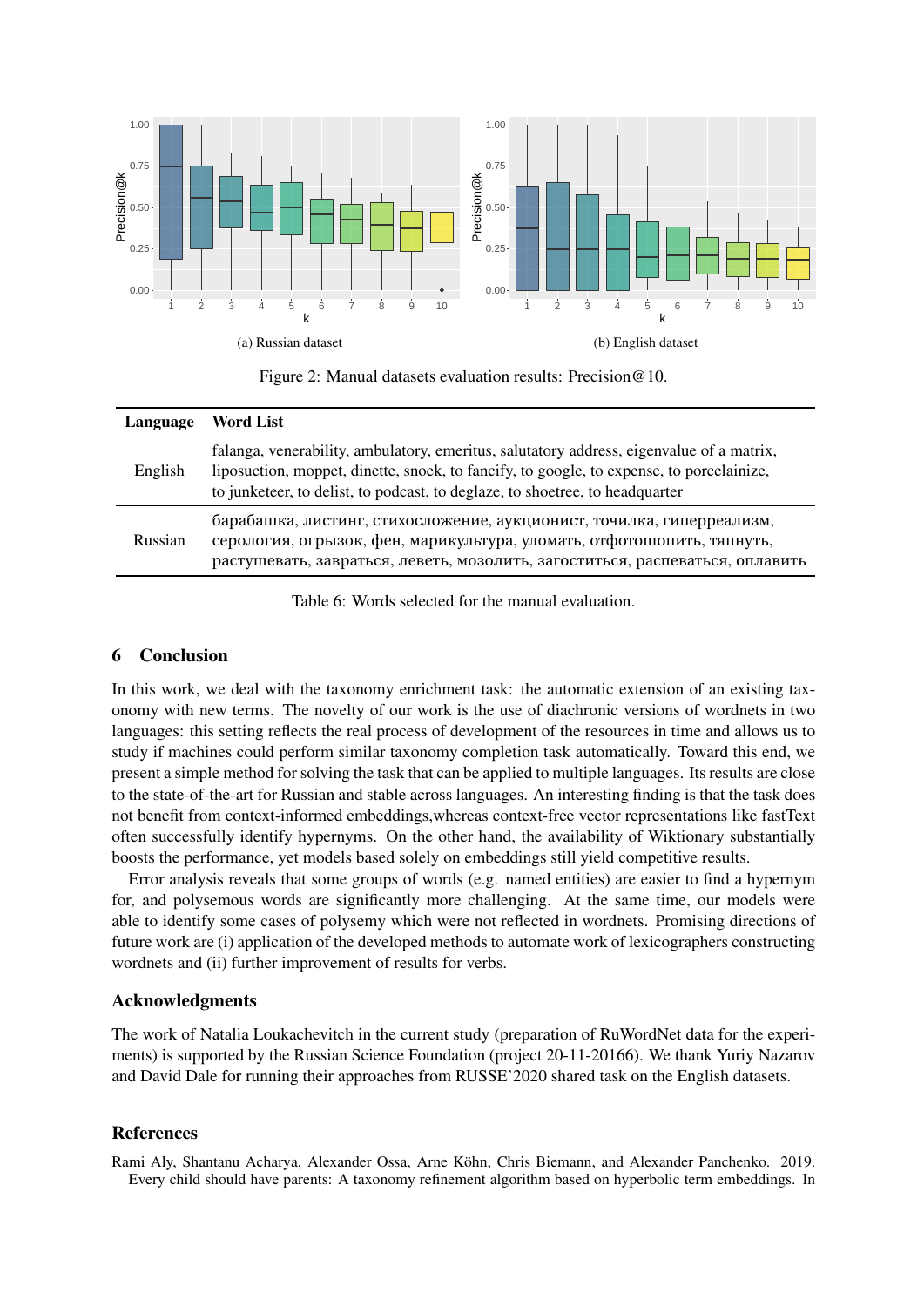*Proceedings of the 57th Annual Meeting of the Association for Computational Linguistics*, pages 4811–4817, Florence, Italy, July. Association for Computational Linguistics.

- <span id="page-10-11"></span>Nikolay Arefyev, Maksim Fedoseev, Andrey Kabanov, and Vadim Zizov. 2020. Word2vec not dead: predicting hypernyms of co-hyponyms is better than reading definitions. In *Computational Linguistics and Intellectual Technologies: papers from the Annual conference "Dialogue"*, pages 13–32, Moscow, Russia.
- <span id="page-10-14"></span>Piotr Bojanowski, Edouard Grave, Armand Joulin, and Tomas Mikolov. 2017. Enriching word vectors with subword information. *Transactions of the Association for Computational Linguistics*, 5:135–146.
- <span id="page-10-5"></span>Georgeta Bordea, Paul Buitelaar, Stefano Faralli, and Roberto Navigli. 2015. SemEval-2015 task 17: Taxonomy extraction evaluation (TExEval). In *Proceedings of the 9th International Workshop on Semantic Evaluation (SemEval 2015)*, pages 902–910, Denver, Colorado, June. Association for Computational Linguistics.
- <span id="page-10-6"></span>Georgeta Bordea, Els Lefever, and Paul Buitelaar. 2016. SemEval-2016 task 13: Taxonomy extraction evaluation (TExEval-2). In *Proceedings of the 10th International Workshop on Semantic Evaluation (SemEval-2016)*, pages 1081–1091, San Diego, California, June. Association for Computational Linguistics.
- <span id="page-10-12"></span>Xiangrui Cai, Yonghong Luo, Ying Zhang, and Xiaojie Yuan. 2018. Improving word embeddings by emphasizing co-hyponyms. In *International Conference on Web Information Systems and Applications*, pages 215–227. Springer.
- <span id="page-10-4"></span>Jose Camacho-Collados, Claudio Delli Bovi, Luis Espinosa-Anke, Sergio Oramas, Tommaso Pasini, Enrico Santus, Vered Shwartz, Roberto Navigli, and Horacio Saggion. 2018. SemEval-2018 task 9: Hypernym discovery. In *Proceedings of The 12th International Workshop on Semantic Evaluation*, pages 712–724, New Orleans, Louisiana, June. Association for Computational Linguistics.
- <span id="page-10-10"></span>David Dale. 2020. A simple solution for the taxonomy enrichment task: Discovering hypernyms using nearest neighbor search. In *Computational Linguistics and Intellectual Technologies: papers from the Annual conference "Dialogue"*, pages 177–186, Moscow, Russia.
- <span id="page-10-15"></span>Jacob Devlin, Ming-Wei Chang, Kenton Lee, and Kristina Toutanova. 2019. BERT: Pre-training of deep bidirectional transformers for language understanding. In *Proceedings of the 2019 Conference of the North American Chapter of the Association for Computational Linguistics: Human Language Technologies, Volume 1 (Long and Short Papers)*, pages 4171–4186, Minneapolis, Minnesota, June. Association for Computational Linguistics.
- <span id="page-10-7"></span>Luis Espinosa-Anke, Francesco Ronzano, and Horacio Saggion. 2016. TALN at SemEval-2016 task 14: Semantic taxonomy enrichment via sense-based embeddings. In *Proceedings of the 10th International Workshop on Semantic Evaluation (SemEval-2016)*, pages 1332–1336, San Diego, California, June. Association for Computational Linguistics.

<span id="page-10-13"></span>Zellig S Harris. 1954. Distributional structure. *Word*, 10(2-3):146–162.

- <span id="page-10-3"></span>David Jurgens and Mohammad Taher Pilehvar. 2016. SemEval-2016 task 14: Semantic taxonomy enrichment. In *Proceedings of the 10th International Workshop on Semantic Evaluation (SemEval-2016)*, pages 1092–1102, San Diego, California, June. Association for Computational Linguistics.
- <span id="page-10-9"></span>Maria Kunilovskaya, Andrey Kutuzov, and Alister Plum. 2020. Taxonomy enrichment: Linear hyponymhypernym projection vs synset ID classification. In *Computational Linguistics and Intellectual Technologies: papers from the Annual conference "Dialogue"*, pages 474–484, Moscow, Russia.
- <span id="page-10-16"></span>Yuri Kuratov and Mikhail Arkhipov. 2019. Adaptation of deep bidirectional multilingual transformers for Russian language. In *Computational Linguistics and Intellectual Technologies: papers from the Annual conference "Dialogue"*, pages 333–339, Moscow, Russia.
- <span id="page-10-8"></span>Natalia V Loukachevitch, German Lashevich, Anastasia A Gerasimova, Vladimir V Ivanov, and Boris V Dobrov. 2016. Creating Russian wordnet by conversion. In *Computational Linguistics and Intellectual Technologies: papers from the Annual conference "Dialogue*, pages 405–415, Moscow, Russia.
- <span id="page-10-2"></span>Marek Maziarz, Maciej Piasecki, Ewa Rudnicka, and Stan Szpakowicz. 2014. plWordNet as the cornerstone of a toolkit of lexico-semantic resources. In *Proceedings of the Seventh Global Wordnet Conference*, pages 304–312, Tartu, Estonia, January. University of Tartu Press.

<span id="page-10-0"></span>George A Miller. 1998. *WordNet: An electronic lexical database*. MIT press.

<span id="page-10-1"></span>Andrea Moro and Roberto Navigli. 2015. SemEval-2015 task 13: Multilingual all-words sense disambiguation and entity linking. In *Proceedings of the 9th International Workshop on Semantic Evaluation (SemEval 2015)*, pages 288–297, Denver, Colorado, June. Association for Computational Linguistics.